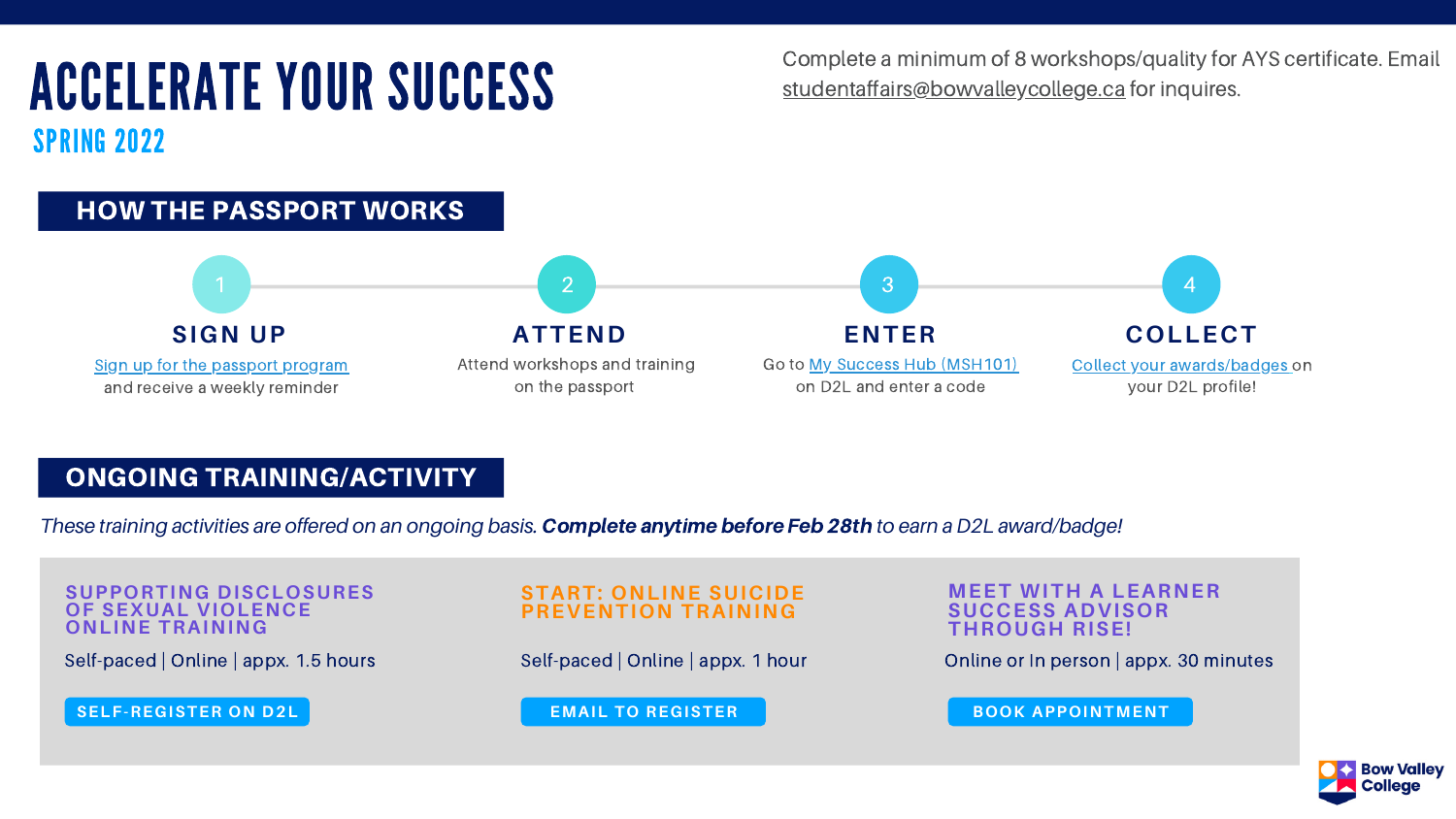## ACCELERATE YOUR SUCCESS SPRING 2022

### ACADEMIC WELLNESS

Complete a minimum of 8 workshops/activities and 5 hours of campus volunteering to quality for a leadership (LEAD) certificate. Email s[tudentaffairs@bowvalleycollege.ca](http://bowvalleycollege.ca/) for inquires.

*Visit the*RGO Library andLearning Commons website *to check the scheduled dates/times.*

May-June| various times Online | MS Teams | **Join [here](https://teams.microsoft.com/l/meetup-join/19%3ameeting_MGU3NTU4MmUtZDEwYi00MWM2LTk1MzgtNWM1MjlmYTczZDgy%40thread.v2/0?context=%7b%22Tid%22%3a%228f11c6f4-648e-4c0c-bb99-96e8408a8e2a%22%2c%22Oid%22%3a%2258b561b6-e722-4e31-baae-c772c6edad2b%22%7d)**

### **ACADEMIC INTEGRITY: RESEARCH AND APA**

### May 10, 9, 11 | various times Hybrid | MS Teams | **Join [here|](https://teams.microsoft.com/l/meetup-join/19%3ameeting_OTRiNDJiYjQtZTdmMi00YjEwLWI1NjktOTc1ZDgzNWVjNGU1%40thread.v2/0?context=%7b%22Tid%22%3a%228f11c6f4-648e-4c0c-bb99-96e8408a8e2a%22%2c%22Oid%22%3a%22a551dbda-567f-4e14-9550-8d299b782334%22%7d)** N149 **D2L & MS TEAMS ORIENTATION**

May-June| various times Online | MS Teams | **Join [here](https://teams.microsoft.com/l/meetup-join/19%3ameeting_MGU3NTU4MmUtZDEwYi00MWM2LTk1MzgtNWM1MjlmYTczZDgy%40thread.v2/0?context=%7b%22Tid%22%3a%228f11c6f4-648e-4c0c-bb99-96e8408a8e2a%22%2c%22Oid%22%3a%2258b561b6-e722-4e31-baae-c772c6edad2b%22%7d)**

### **RESEARCH & APA DESCRIPTION**

May 17, 18 | various times Hybrid| MS Teams | **Join [here](https://teams.microsoft.com/l/meetup-join/19%3ameeting_OTRiNDJiYjQtZTdmMi00YjEwLWI1NjktOTc1ZDgzNWVjNGU1%40thread.v2/0?context=%7b%22Tid%22%3a%228f11c6f4-648e-4c0c-bb99-96e8408a8e2a%22%2c%22Oid%22%3a%22a551dbda-567f-4e14-9550-8d299b782334%22%7d)| N149**

### June 21, 24 | various times Hybrid| MS Teams | **Join [here|](https://teams.microsoft.com/l/meetup-join/19%3ameeting_OTRiNDJiYjQtZTdmMi00YjEwLWI1NjktOTc1ZDgzNWVjNGU1%40thread.v2/0?context=%7b%22Tid%22%3a%228f11c6f4-648e-4c0c-bb99-96e8408a8e2a%22%2c%22Oid%22%3a%22a551dbda-567f-4e14-9550-8d299b782334%22%7d)** N149 **TERM PAPER WORKSHOP**



Jun 22, 23 | various times Hybrid | **MS [Teams](https://teams.microsoft.com/l/meetup-join/19%3ameeting_OTRiNDJiYjQtZTdmMi00YjEwLWI1NjktOTc1ZDgzNWVjNGU1%40thread.v2/0?context=%7b%22Tid%22%3a%228f11c6f4-648e-4c0c-bb99-96e8408a8e2a%22%2c%22Oid%22%3a%22a551dbda-567f-4e14-9550-8d299b782334%22%7d)** | N149

### **BUILDING MOTIVATION**

### *Visit the* Academic Success Centre's website *to check the workshop dates/times.*

May 10, 9, 11,| various times Hybrid | MS Teams | **Join [here|](https://teams.microsoft.com/l/meetup-join/19%3ameeting_OTRiNDJiYjQtZTdmMi00YjEwLWI1NjktOTc1ZDgzNWVjNGU1%40thread.v2/0?context=%7b%22Tid%22%3a%228f11c6f4-648e-4c0c-bb99-96e8408a8e2a%22%2c%22Oid%22%3a%22a551dbda-567f-4e14-9550-8d299b782334%22%7d)** N149

### **INTRODUCTION TO LEARNING STRATEGIES**

### **PREPPING FOR ACADEMIC SUCCESS**

May 24, 17, 25 31 various times Hybrid | **MS [Teams](https://teams.microsoft.com/l/meetup-join/19%3ameeting_OTRiNDJiYjQtZTdmMi00YjEwLWI1NjktOTc1ZDgzNWVjNGU1%40thread.v2/0?context=%7b%22Tid%22%3a%228f11c6f4-648e-4c0c-bb99-96e8408a8e2a%22%2c%22Oid%22%3a%22a551dbda-567f-4e14-9550-8d299b782334%22%7d)** | N149

### **BITE SIZED WRITING**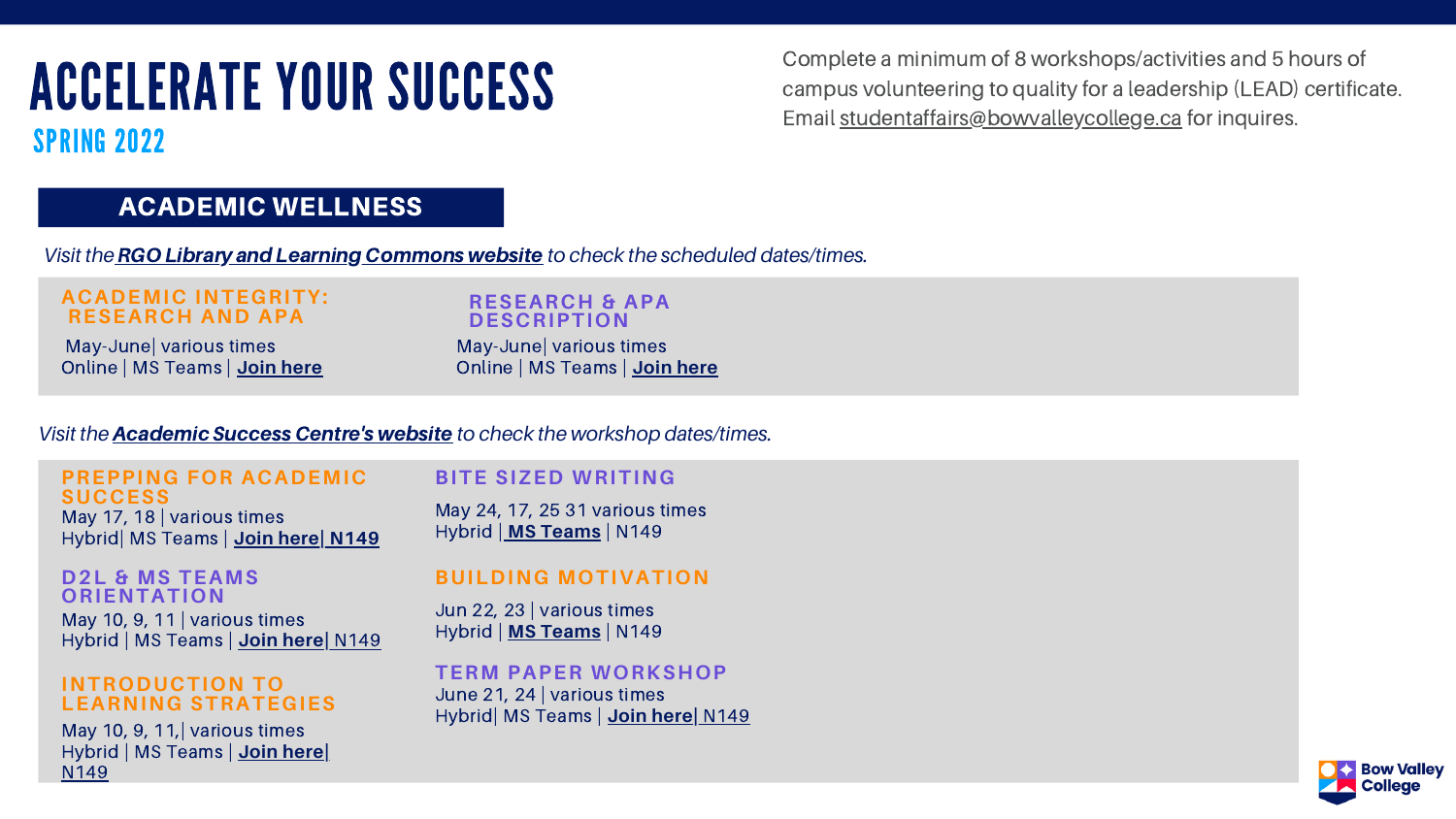## SPRING 2022

Complete a minimum of 8 workshops/activities and 5 hours of campus volunteering to quality for a leadership (LEAD) certificate. Email s[tudentaffairs@bowvalleycollege.ca](http://bowvalleycollege.ca/) for inquires.

### LEADERSHIP WELLNESS

May 11 | 12:00 p.m.-1:00 p.m. Hybrid | MS Teams | **Join [here|](https://teams.microsoft.com/dl/launcher/launcher.html?url=%2F_%23%2Fl%2Fmeetup-join%2F19%3Ameeting_ZGI0ZThlYjAtM2ZmOS00NjI0LTljMDUtMzA5MTY2ZTRjNGUx%40thread.v2%2F0%3Fcontext%3D%257b%2522Tid%2522%253a%25228f11c6f4-648e-4c0c-bb99-96e8408a8e2a%2522%252c%2522Oid%2522%253a%25221e3ab84c-d8b9-4ace-bfa1-2dd1fb5f843a%2522%257d%26anon%3Dtrue&type=meetup-join&deeplinkId=079781cc-d393-41f8-b5a9-3409e24c2b9c&directDl=true&msLaunch=true&enableMobilePage=true&suppressPrompt=true) N322**

### **VOLUNTEER 101**

May 10| 12:30pm-1:30pm Online | MS Teams | **[Register](https://forms.office.com/Pages/ResponsePage.aspx?id=9MYRj45kDEy7mZboQIqOKitGdVc9WFdKopUjL3P0r85UREswQ1BJOEFCMDNZU0pZMVhIMUZOTVRYNi4u) Here**

May 24| 11:00am| Online May 24| 12:30pm| In person **[Register](https://forms.office.com/Pages/ResponsePage.aspx?id=9MYRj45kDEy7mZboQIqOKitGdVc9WFdKopUjL3P0r85UOEJZQ0ZVOFNFQ0QxTzVCTlZBWldFOFpHTC4u) Here**

### **SPEED FRIENDING**

### **INTRODUCTION TO EMOTIONAL INTELLIGENCE**

*Success is the sum of small efforts repeated day in and day out. — ROBERT COLLIER*

June 28 | 10:00 a.m.-11:00 a.m. Online | MS Teams | **Join [here](https://teams.microsoft.com/l/meetup-join/19%3ameeting_ZTdiZGQzZjEtNWFlYy00N2U0LTk4MjctOTFlYzY5MTM5ZWZi%40thread.v2/0?context=%7b%22Tid%22%3a%228f11c6f4-648e-4c0c-bb99-96e8408a8e2a%22%2c%22Oid%22%3a%22557aedd1-9b0b-41ce-a58b-0e77391383a6%22%7d)**

### May 24| 11:15am-12:15pm In person | S4020 | **Register here FRIENDSHIP CIRCLE**



### **SUCCESS GOAL SETTING** May 19| 12:00 p.m.-1:00 p.m. MS Teams | **Join [here](https://teams.microsoft.com/l/meetup-join/19%3ameeting_MTIwNWU4YTUtNWQ2OS00MTk5LThiY2UtYmQ3NzQyZTEwMTg1%40thread.v2/0?context=%7b%22Tid%22%3a%228f11c6f4-648e-4c0c-bb99-96e8408a8e2a%22%2c%22Oid%22%3a%221e3ab84c-d8b9-4ace-bfa1-2dd1fb5f843a%22%7d)**

**VISION BOARDS** May 25| 11:30am-12:30pm In person | S4020 | Register here



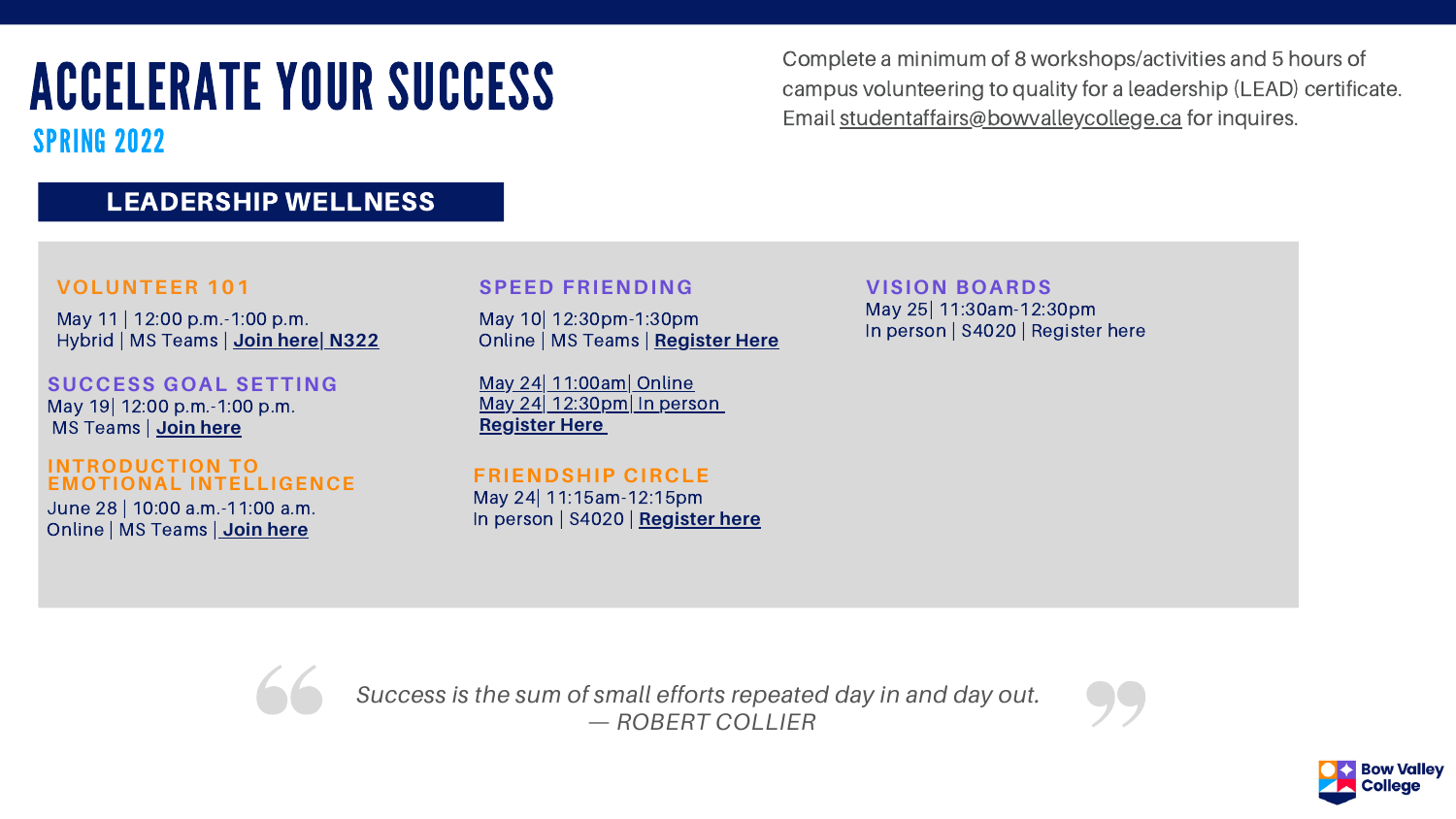SPRING 2022

### FINANCIAL WELLNESS

Complete a minimum of 8 workshops/activities to quality for a leadership (LEAD) certificate. Email s[tudentaffairs@bowvalleycollege.ca](http://bowvalleycollege.ca/) for inquires.

May 11| 12:30pm-1:30pm Online | MS Teams | **Join [here](https://bowvalley-my.sharepoint.com/personal/afusarosmith_bowvalleycollege_ca/Documents/Desktop/MS%20Form%20registration:%20https:/forms.office.com/r/ZSX2QCZRuR)**

**FINANCIAL EMPOWERMENT** May 9 | 12:00pm-1:00pm Online | MS Teams | **Join [here](https://teams.microsoft.com/l/meetup-join/19%3ameeting_NTRjMGRiZjgtMTcwMy00NTljLTgyNzEtZDhiOWE4MzFmNDAy%40thread.v2/0?context=%7b%22Tid%22%3a%228f11c6f4-648e-4c0c-bb99-96e8408a8e2a%22%2c%22Oid%22%3a%2256b7c3c6-585f-4be0-9d31-b2f0afdc0959%22%7d)**

### **HOW TO APPLY FOR STUDENT AWARDS**

May 17 | 12:30pm-1:30pm Online | MS Teams | **Join [here](https://forms.office.com/r/JcvSv1ysaS)**

### **GOOD FOOD ON A TIGHT BUDGET**

### WELLNESS ACTIVITY

### **WELLNESS BOOST TUESDAYS**

Tuesdays| 3:00pm-4:00 p.m. Online| [Register](https://forms.office.com/Pages/ResponsePage.aspx?id=9MYRj45kDEy7mZboQIqOKm-WkSo32TRIt3ktevF02_hUOVlCNkRXR0c5U0NEUzFXRUFBMTY4MTJDVy4u) here

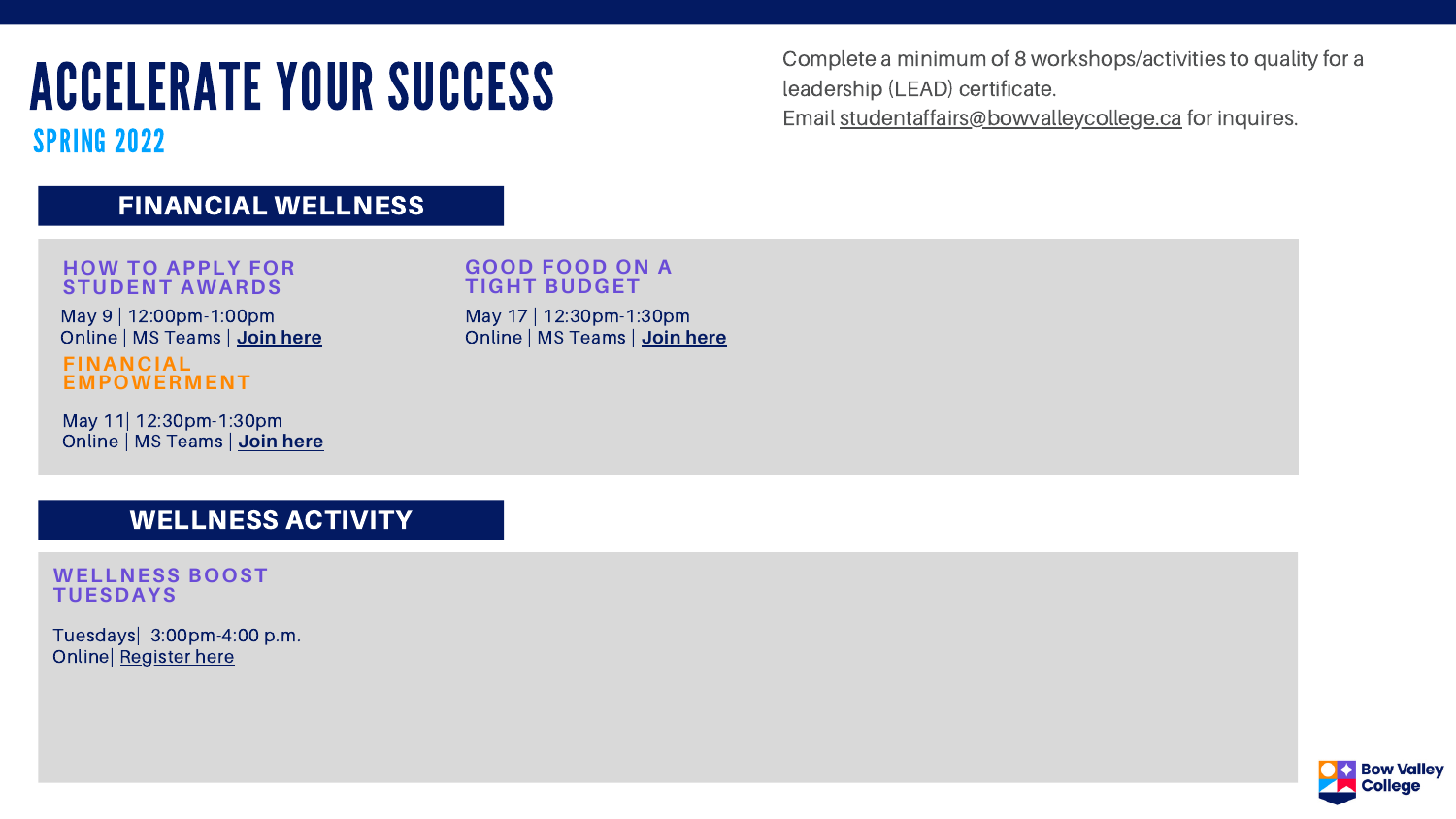Complete a minimum of 8 workshops/activities to quality for a leadership (LEAD) certificate. Email [studentaffairs@bowvalleycollege.ca](http://bowvalleycollege.ca/) for inquires.

SPRING 2022

### EMOTIONAL WELLNESS

May 25 | 12:30pm-1:30pm Online | MS Teams | **Register here**

**THE WHAT, WHY AND HOW OF EQUITY, DIVERSITY, AND INCLUSION (EDI)**

> June 1 | 12:00-1:00 Online | MS Teams | **Join [Here](https://www.cvent.com/d/pkqqfr)**





### **ABC'S OF DISABILITY**

May 17| 9:00pm-12:00pm Online | MS Teams | **[Register](https://bowvalley-my.sharepoint.com/personal/afusarosmith_bowvalleycollege_ca/Documents/Desktop/Registration%20link:%20https:/teams.microsoft.com/registration/9MYRj45kDEy7mZboQIqOKg,OcWkYj8-K0ytNZU_5ojf7g,-L5-db9dEker4AX95N73lg,3PEltTIwvUGKZXAK_0Hpkw,KflhQKPQRk6nWCeInyBEMw,Kp3MMZN-0ki2ycNmJ6pSew?mode=read&tenantId=8f11c6f4-648e-4c0c-bb99-96e8408a8e2a) here**

### **MASCULINITIES WORKSHOP**

May 27 | 9:00am-12:00pm Online | MS Teams | **[Register](https://forms.office.com/r/fvX3MgTfE9) here**



### **SUPPORTING DISCLOSURES OF CHILD SEXUAL ABUSE**

*Education is the most powerful weapon which you can use to change the world. — NELSON MANDELA*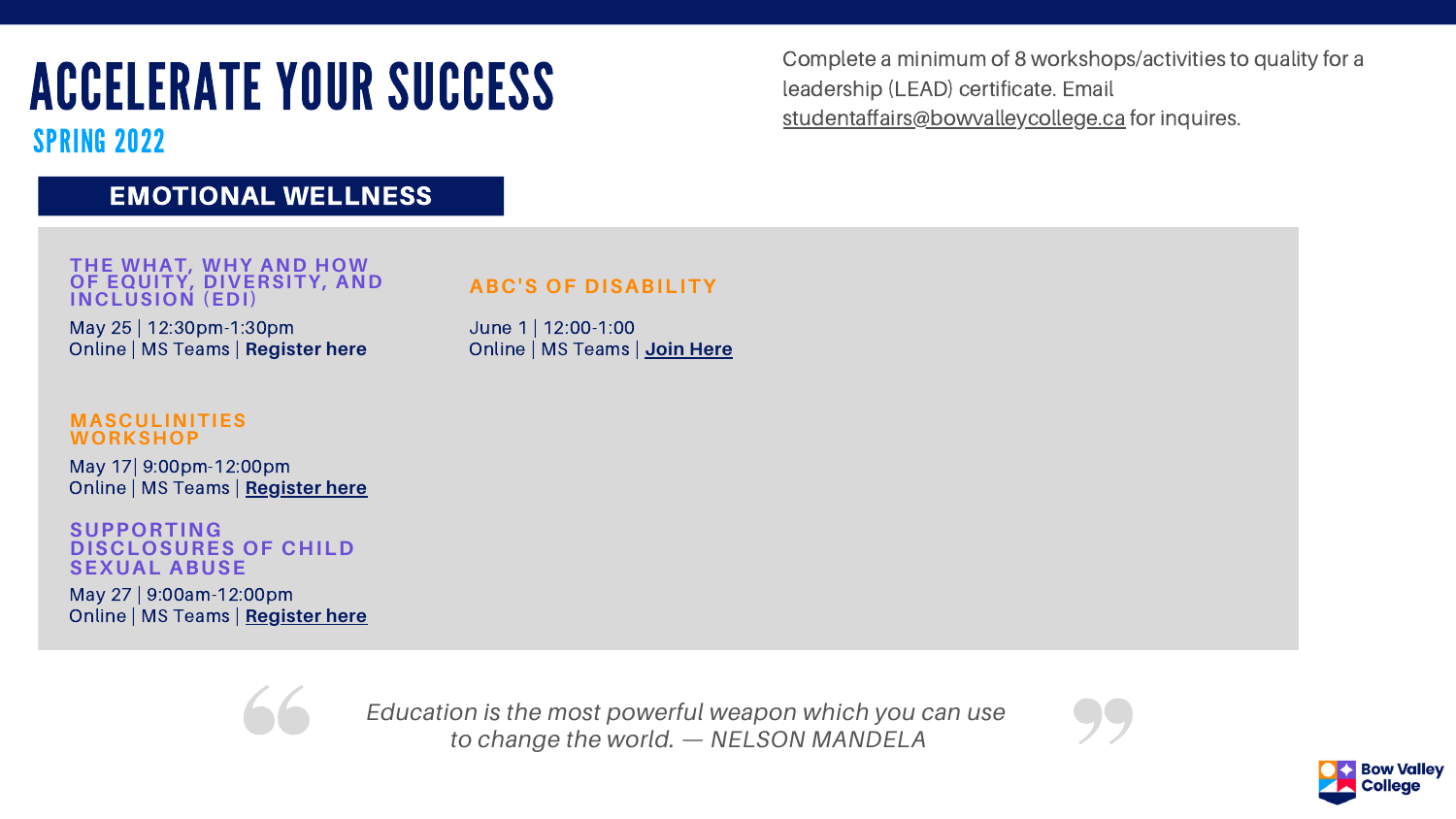## ACCELERATE YOUR SUCCESS SPRING 2022

| <b>BVC CARES</b>                   | Gain valuable experience and develop new skills through variou<br><b>Cares volunteer</b> and receive information on upcoming voluntee                                                                            |
|------------------------------------|------------------------------------------------------------------------------------------------------------------------------------------------------------------------------------------------------------------|
| <b>ICAN CREW</b>                   | Volunteering through the Intercultural Centre's "ICan Crew" help<br>gain new perspectives, develop skills, and encourages you to be<br><b>Sign up to join the ICan Crew</b>                                      |
| <b>SABVC</b>                       | Volunteering gives you the opportunity to build your existing sk<br>talents and knowledge into action, you are honing your skillset.<br>experience and develop important skills. Fill out our <b>volunteer a</b> |
| <b>BVC GREEN</b>                   | BVC Green is Bow Valley College's sustainability group. We run<br>campus more environmentally friendly and fair for all. We use the<br><b>Development Goals</b> to guide our work. Sign up to join the BVC       |
| <b>INIIKOKAAN</b><br><b>CENTRE</b> | Are you a student who self-identifies as a person with Canadian<br>yourself an ally to Indigenous Peoples? We have Indigenized lea<br>opportunities. If you are interested, sign up here.                        |

is volunteer roles. Sign up to become a BVC **Cares voluntes** information on

ps you engage in the diversity of our College, e a part of an interconnected community.

**Saab Seabs** volutions and develop new ones. By putting your Become a SABVC Volunteer and enrich your pplication email it to [adhingra@sabvc.ca](mailto:adhingra@sabvc.ca).

**BUCA BUCA BIGCAL BUCA** BOW BOW AND FOR EVENTS And work on projects to make our e United Nations 17 **Sustainable Green team.** 

Indigenous ancestry? Do you consider adership, advisory, and development



### VOLUNTEER PROGRAMS

Complete a minimum of 8 workshops/activities and 5 hours of campus volunteering to quality for a leadership (LEAD) certificate. Email s[tudentaffairs@bowvalleycollege.ca](http://bowvalleycollege.ca/) for inquires.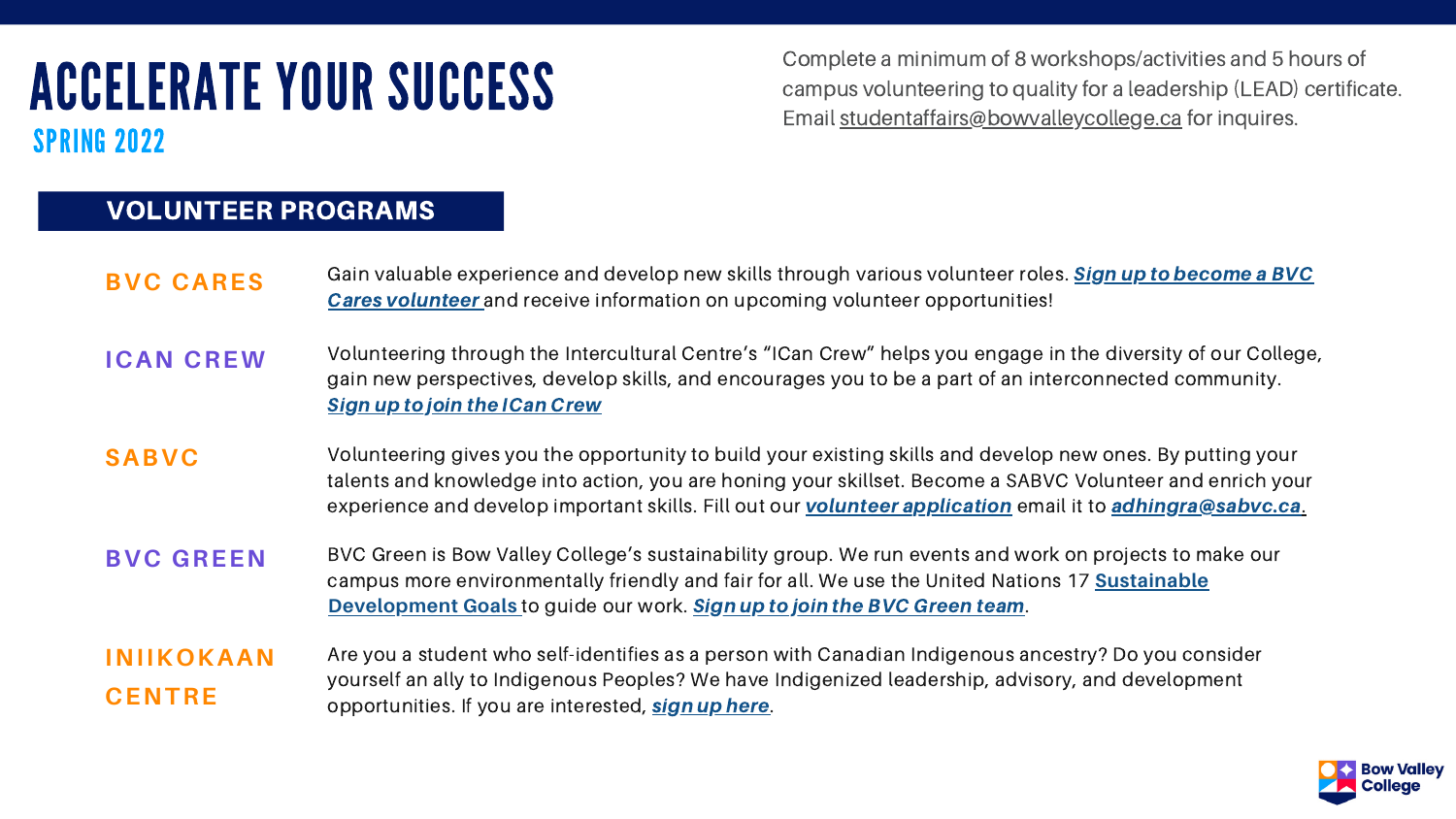## SPRING 2022

SESSION DESCRIPTIONS

### ABC's of Disability

*Thi s workshop will explore di sability as part of Equity, Diver s ity and Inclus ion (EDI), You'll learn ways to help support people with di sabilities and create more inclus ive and acces s ible environment s*

### **FINANCIAL EMPOWERMENT**

*Finances impact our overall health. In thi s presentation, we will look at ways you can become financially fit to improve your financial wellnes s .*

### **FRIENDSHIP CIRCLE**

*Come and learn how to connect with new people and increase your confidence in making new friends .*

### **GOOD FOOD ON A TIGHT BUDGET**

*Your time and money are too precious to was te. Take the s tres s out of cooking and grocery shopping by creating a weekly plan.*

### How to apply for Student Awards

*Join us to learn all about our s tudent awards portal! We will cover how to apply for s tudent awards , tips and tricks for your application, and where to find more awards out s ide the college. Our Awards Team will be available to answer any ques tions relating to scholar ships and bur saries at Bow Valley College.*

### Introduction to Emotional Intelligence

*Learn how to develop your emotional intelligence to achieve better performance in your per sonal, academic, and profes s ional life.*

Complete a minimum of 8 workshops/activities to quality for a leadership (LEAD) certificate.

Email s[tudentaffairs@bowvalleycollege.ca](http://bowvalleycollege.ca/) for inquires.

Meet with a Learner Success Advisor through [RISE](https://bowvalleycollege.ca/student-resources/student-life/rise-program)! *Get connected with free resources and learn about support s available to you on campus and in the community!*

Masculinities Workshop *harm*

*A workshop on Masculinity and how to explore what happens if your friend causes*

### START: Online Suicide Prevention Training

*Increase your skill and confidence in helping someone with thought s of suicide. LivingWorks Start will teach you to recogni ze when someone i s thinking about suicide and connect them to help and support.*

### **SUPPORTING DISCLOSURES OF CHILD SEXUAL ABUSE**

*An interactive workshop on how to support children who have experienced*



*sexual abuse*

### Speed Friending

*Do you every wonder why it seems so hard to make friends as an adult? Learn what it takes to meet people and what you can do to increase your confidence in making new friends .*

### **THE WHAT, WHY AND HOW OF EQUITY, DIVERSITY, AND INCLUSION (EDI)**

*If you are pas s ionate about creating an inclus ive environment, developing cultural humility, or jus t want to learn more about EDI, thi s i s a perfect introductory workshop for you!*